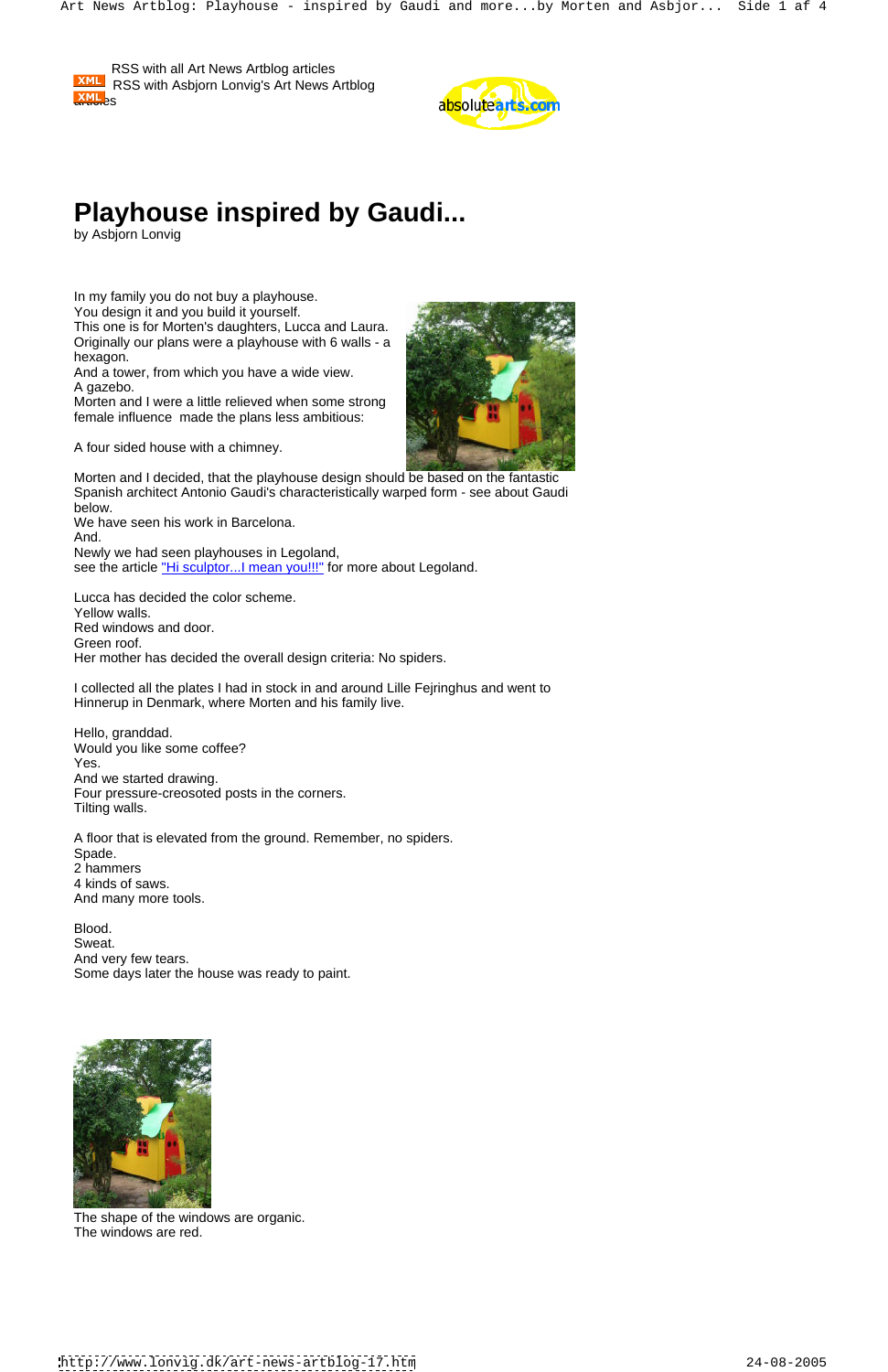

There is a shop in the playhouse. There is a counter in one window. You can buy a cup of excellent coffee, candy and much more. And take a look at the small house on a post to the left of the playhouse.



It's a birdhouse. Built by Morten's baby brother Jakob. There is a triangular hole in the birdhouse. A circular hole would have been a non-Gaudi hole. There is a perch with a bulb at the end. That's sure a Gaudi-bulp and a Gaudi-perch.



And a chimney. Not a tall slim one. I was drawing a draft of a tall slim chimney. Morten saw my draft and said, No, no, no, no, a small fat chimney. A Gaudi-chimney. Morten knows Gaudi better than I do. There is a huge metallic sculpture by the motoway, just at the entrance to the city, where I live. Lucca calls this sculpture grandad's chimney. After having struggled with building the Gaudi-chimny, grandad's chimney has got a new meaning.

The roof has the characteristically warped shape.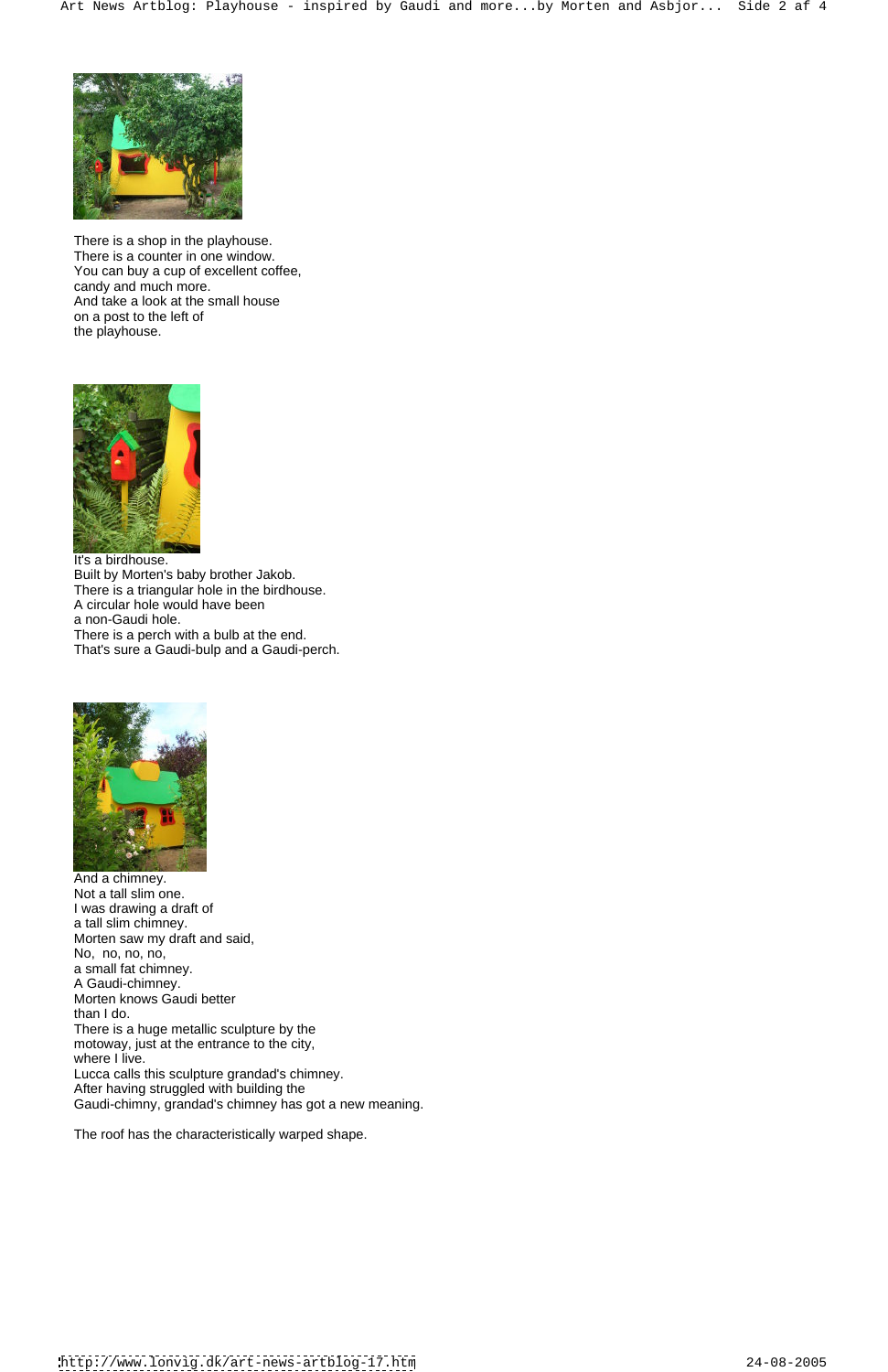

And the window in the gable has a an exact Gaudi shape. A shape Morten found in a book on some of Gaudi's architecture.



The house is number "5". Lucca has painted this number herself. Morten had a long discussion with Lucca about where the number should be placed. I agreed with Morten that it ought to be placed on a post at the entrance to the playhouse. playhouse.

Many have asked Morten and I if we consider to enter the business of designing, building and selling playhouses? Of course not. And. Of course.....

But Lucca insisted: On the gable to the left of the door.



The door is a red ghost with two eyes. When your walls are tilted and the door must be a Gaudi-door........

## **Thoughts**

How could Barcelona accept Gaudi's architecture and his characteristically warped form? How could anyone?

Was his style les controversial in those days - Gothic Revival?

If Morten and I entered the "playhouse business" - it might be fun to let one particular great master's style be the point of departure, be the inspiration. Why not build a Picasso-playhouse? A Miro-playhouse? A Matisse-playhouse?

Do you know the Austrian painter Hunderdwasser? A Hundredwasser-playhous would be great fun.

<http://www.lonvig.dk/art-news-artblog-17.htm> 24-08-2005